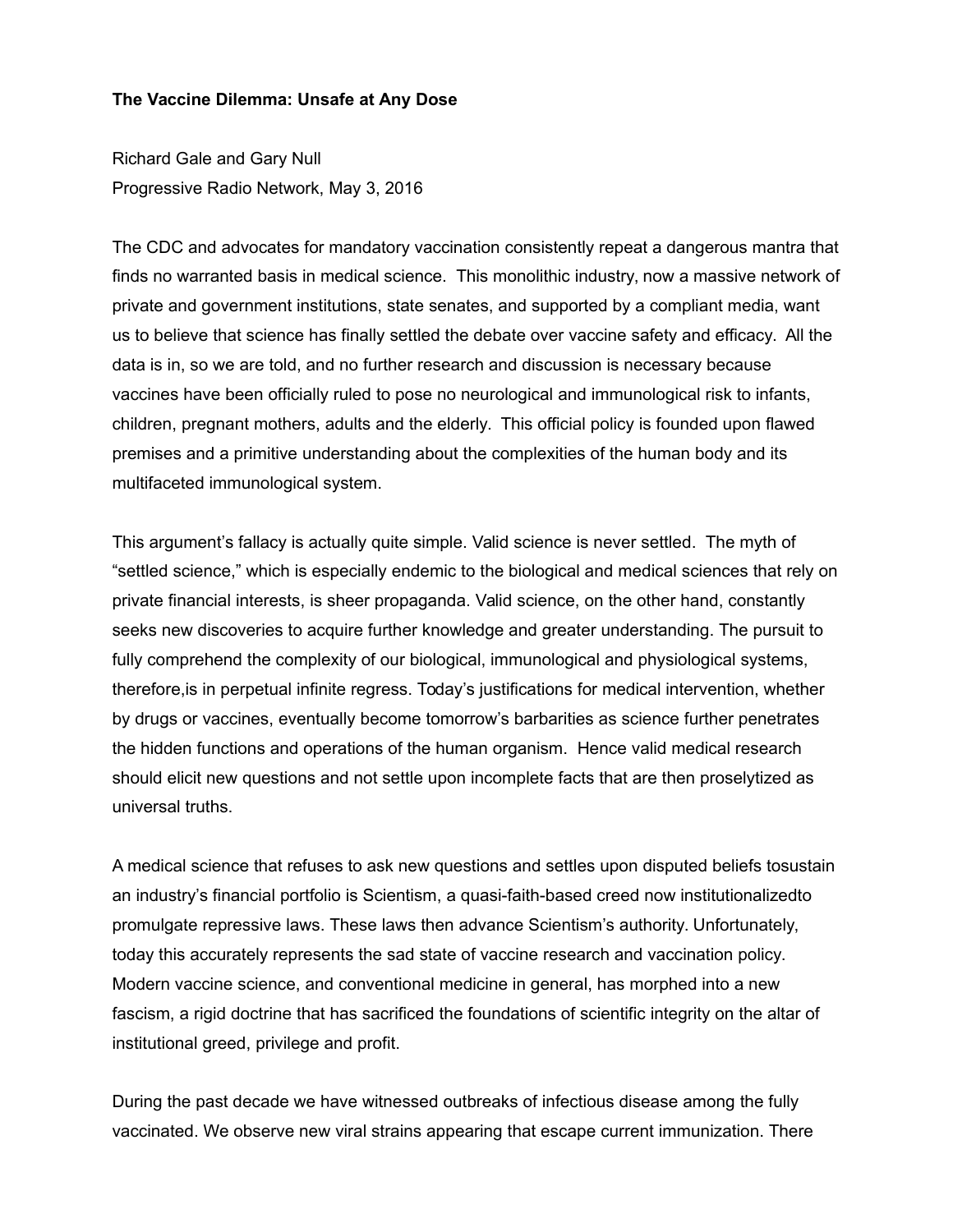are rising rates in autism and neurological disorders and increases in autoimmune conditions never before observed in large percentages of children. Andthere is a growing body of research pointing to vaccination's adverse effects upon our immune systems. All of these trends, and many more, give sufficient reason to undertake a serious review of official claims overvaccine safety and efficacy. The evidence on the ground for the alarming rates in childhood illnesses parallel to the ever-increasing number of childhood vaccinations and the government's ridiculous one-size-fits-all policy behind mass indiscriminate vaccination should convince us thatvaccine safety is far from a settled matter.

The official CDC position on vaccines is that they are "unavoidably unsafe." As New York University's professor of law Mary Holland has repeatedly stated, the CDC can't have it both ways. Vaccines cannot be simultaneously safe and unsafe. Yet, by mincing terms, spinning propaganda and misinterpreting and manipulating scientific research to whitewash vaccine's life-threatening risks, this is what the governmentpressuresparents to believe.[1]

If we can accept the claim that vaccines are "unavoidably unsafe," then the question is how unsafe are they? And now we possess an enormous body ofyet to be challenged research, clinical trials, case examples of severe vaccine injury and court compensations paid out to families with vaccine-injured children to conclude that vaccine development has a very long way to go before amedically proven safe vaccine will ever be created. Unfortunately it is our opinion that this research is beingignored or at best marginalized by the most rabid CDC supporters andproponents of mass vaccination.

If the most compelling and thorough medical research indicates that there is no such thing as a safe vaccine, then what are we to make about those in the growing community opposing vaccinationwho demand safer vaccines while claiming to be pro-vaccine?

First we must acknowledge that all vaccines are "unavoidably unsafe" and this was a 2011 Supreme Court ruling in the Bruesewitz versus Wyeth case.[2] Therefore allvaccines on the market are categorically unsafe. Perhaps in some distant future a vaccine, whichremains only in the imagination of science fiction, will be developed to effectively and safely immunize against an infectious disease. So far, such a vaccine does not exist. Therefore,conscientious efforts to adhere to the precautionary principle and vigilant and consistent evaluation and reevaluation of the risks and benefits of vaccination is both essential and a human right that governments should encourage, protect and uphold.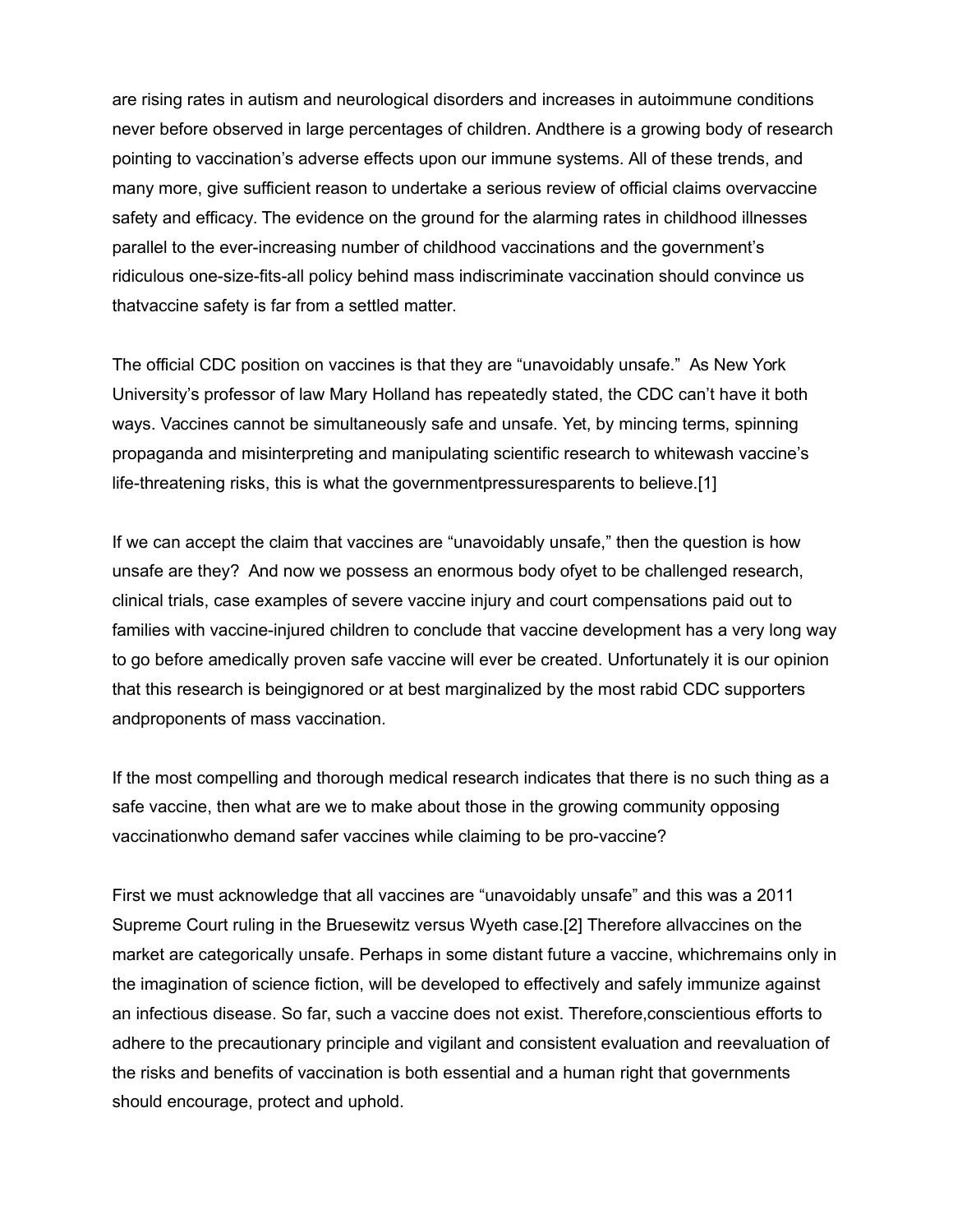The majority of vaccine ingredients have been shown repeatedly to have toxic consequences contributing to serious neurological and autoimmune conditions. These effects can be immediate, such as in the case of a child who undergoes seizures and is left with permanentneurological damage shortly after vaccination. Or effects through repeated vaccination can be accumulative and display symptoms many years later. In fact, there is very little scientific data, and nothing conclusive, about repeated vaccinations' long term and accumulative immunosuppressive risks. The vaccine industry continues to rely upon outdated research, industry funded studies, conflicts of interest with federal agencies and even scientifically irrelevant data to make its case that vaccine additives and ingredients pose no medical risks. What the industry's arsenal of research sorely lacks is biological and gold standard placebo controlled clinical trials to support this position. In short, accepted vaccine research is little more than junk science. And junk science can make for the best propaganda to convince a population into the deception of vaccine safety. Joseph Goebbels understood this all too well when he stated, "A lie told often enough, people will believe it, and you will even come to believe it yourself."

For those who demand the removal of vaccines' toxic ingredients yet remain pro-vaccine in principle, another and perhaps darker equation of vaccine risks is being ignored or seriously misunderstood. It is not simply the aluminum compounds, ethylmercury or thimerosal, Polysorbate 80, formaldehyde and other vaccine additives that areassociated withvaccines' portfolios of risks and adverse reactions, including those listed in every vaccine manufacturing and product insert and found in the National Institutes of Health Pubmed database of peerreviewed medical literature. These compounds' neurotoxic risks are well known and physicians, pediatricians, and scientists are increasingly being forced to acknowledge them and question the vaccine paradigm.

For example, any and every vaccine that contains aluminum, in any amount, is categorically unsafe regardless of a person's age. This principle should be accepted as a biological and medical fact without question, yet pro-vaccinators deny it outright. In 2015, autoimmune disease researcher Dr. Yehuda Shoenfeld at Tel Aviv University published the definitive textbook on vaccines' adverse effects that are now contributing to a wide variety of autoimmune diseases, including fibromyalgia, acute disseminated encephalomyelitis, narcolepsy, connective tissue disease, rheumatoid arthritis, chronic fatigue syndrome, lupus, type 1 diabetes and a host of others. The majority of the 37 scientific papers in Shoenfeld's*Vaccines and Autoimmunity* identify the adjuvant aluminum as a crucial culprit contributing to the epidemic rise in autoimmune disorders both in the US and abroad.[3]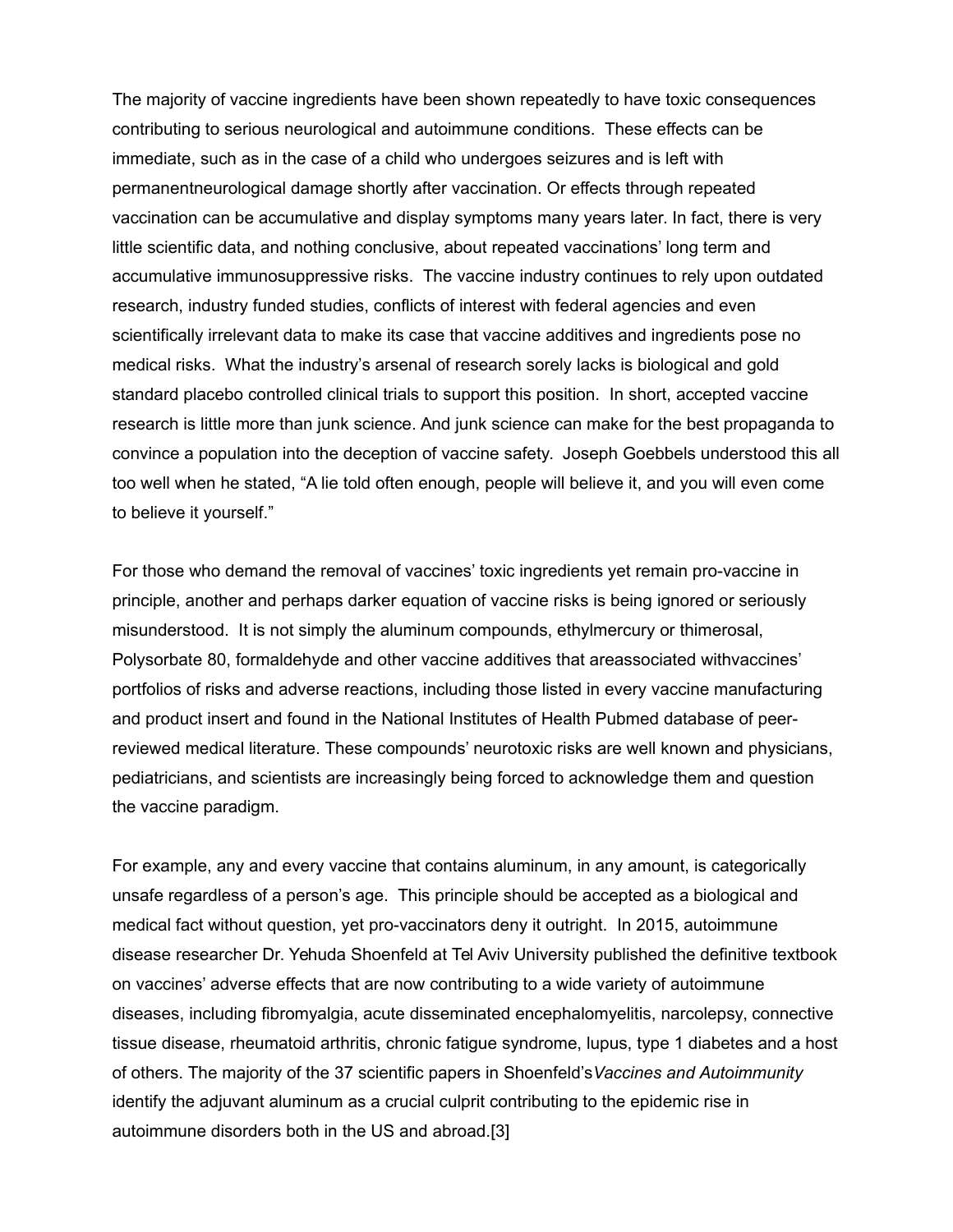In mid-2014, concerns over aluminum adjuvants in vaccines, and the HPV vaccine in particular, reached the French Parliament for review. Unlike scientific committee reviews conducted in the US Congress, French politicians publicly weighed in carefully on the data behind the increase in HPV vaccine-injuries in order to rule on the benefits and risks of promoting the Gardasil and other vaccines containing aluminum.[4] France has now established a precedent for the way other governments' health officials and legislative bodies should address the growing questions toward vaccine safety.

Pro-vaccine political correctnessis fundamentally based upon the faulty assumption that only known neurologically toxic ingredients, such as aluminum and mercury, need to be removed or replaced with safer compounds. There is no sound argument against the removal of these ingredients that will make vaccines safer. Federal agencies tell us that these toxic metals are in insufficient amounts to pose a toxicological risk and are readily expelled naturally by a child's body. Although no amount of aluminum and mercury in any quantity has been proven absolutely safe, when an infant receives 3, 4 or more vaccinations during a single doctor's visit, the amount of toxins introduced into its body mounts well above the EPA's and FDA's level of safety.

Fifteen years ago, the CDC's argument may have been sufficient to increase confidence in today's dominant vaccine paradigm. But science advances. Knowledge of the human genome, the emergence of the new science of epigenetics, and a deeper understanding of the body's immunological activity is opening our horizons to a larger panorama of bio-molecular possibilities and the viral and bacterial activities that are forcing a growing number of scientists to conclude that we really don't know as much about vaccination's impact and risks upon the human organism as we previously thought.

If it can be ascertained that there are serious health risks from the viral and bacterial components that go into a vaccine and the genetic debris and contamination due tovaccine manufacturing's primitive technology,then the removal of toxic chemicals is insufficient for safer vaccines. However one wishes to interpret it, vaccines introduce pathogens into the body. These pathogens interact with our body's cells and DNA in known and unknown ways. Our medical understanding about host-pathogen interactions and viral epigenetics areadolescent. For example, in 2010, researchers from the National Brain Research Center in India reported that our scientific understanding of viral "mechanisms of epigenetic control of gene expression continues to baffle scholars." Even what we know so far, the scientists conclude, "is still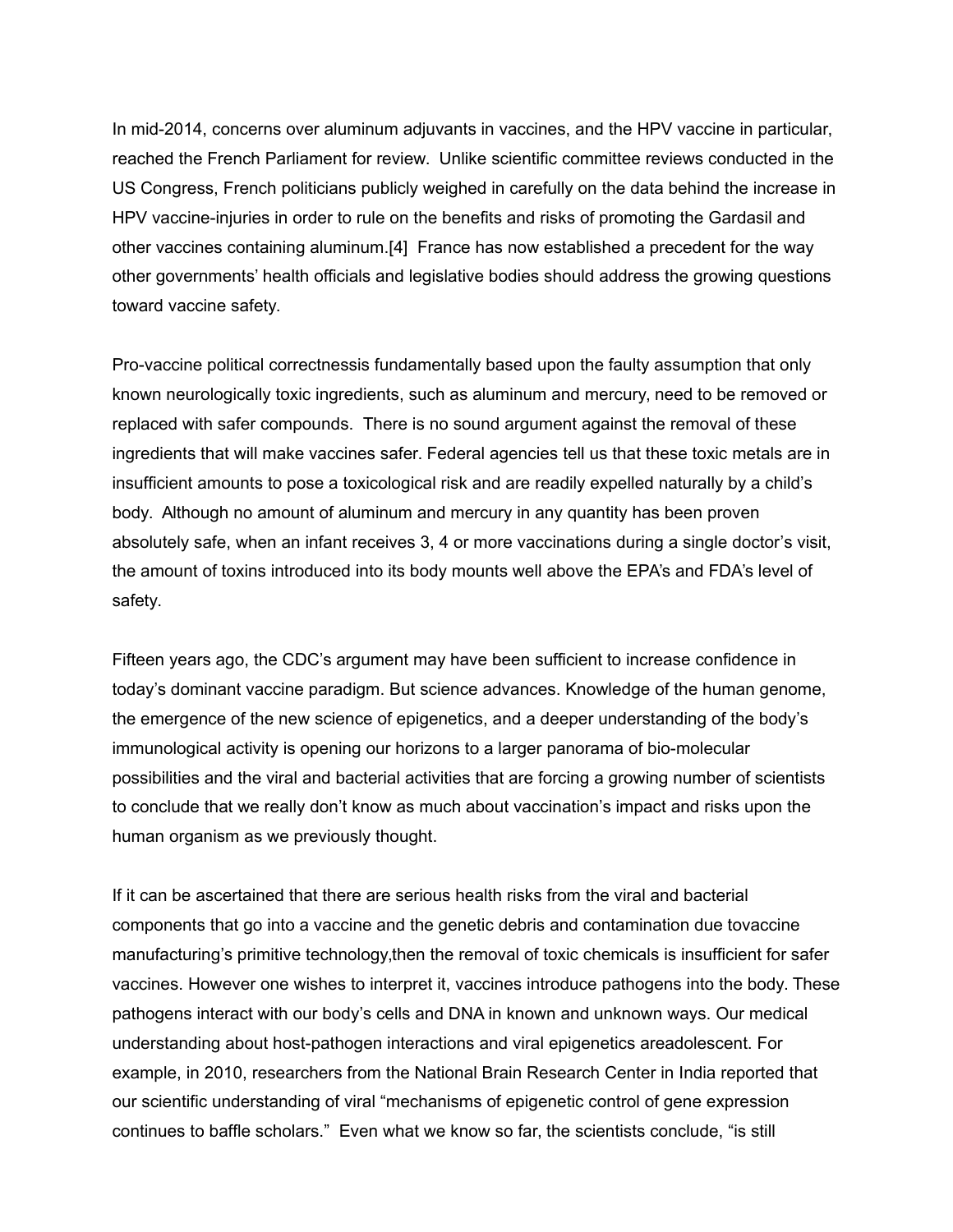complete."[5]Evidence suggests that undesirable viral and genetic activity introduced through vaccines is contributingto the every-increasing infectious disease outbreaks among heavily vaccinated populations, such as the April 2016 mumps outbreak at Harvard University infecting over 40 students and the many pertussis outbreaks during the past several years. That is, infected persons are mostly fully vaccinated. Consequently, we are witnessing what European scientists warned in 2012, that viral epigenetic mechanisms are steadily evading our immune systems.[6]Therefore, vaccines are increasingly becoming ineffective as new viral strains emerge and the length of immunity provided by vaccines are lessening.

The Human Genome Project ended less than two decades ago. Genomics'new subdivision of epigenetics has only gained attention during the past ten to fifteen years. Already epigenetics is turning our earlier beliefs about DNA and genes upon its head. Barbara Lo Fisher summarizes epigenetics as "stimuli-triggered changes in gene expression that are inheritable and occur independent of changes to the underlying DNA sequence."[7] In other areas of epigenetic and toxicological research, other than vaccine science, there is greater acceptance of environmental factors' affects upon our body's DNA. It is now accepted that chemicals commonly found in every day products, such as the endocrine disruptive phthalates and bisphenol-A, are altering gene expression and creating havoc with normal hormonal activity. Food companies are increasingly becoming convinced that pesticides used in huge amounts on genetically modified crops are interfering with our bodies' genes and are removing GMO ingredients from their products. High fructose corn syrup, processed sugar, and junk food are also becoming more widely accepted as genetic riskscontributing to the dramatic increases in obesity, allergies and weakened immune systems.

Science still has very limited knowledgeabout how bacterial and viral genes interact with our own DNA, gene regulation, and individual genetic dispositions after being injected into the body. This remains a dark area of medical science that scientists are only recently beginning to dive deeper into. Therefore, current vaccine science, says Dr. Toni Bark, is "Frankenscience."[8] Doctors, physicians, CDC heads and health officials really have very little clear idea about what we are actually injecting into our children nor its long term consequences on our natural immune systems.

Back in 1971, University of Geneva scientists published a remarkable discovery in the journal World Medicine. According to their study foreign biological materials that enter directly into the blood stream can potentially become part of us and even combine with our own DNA. This activity known as "jumping genes," and first postulated in the 1930s by Nobel laureate Barbara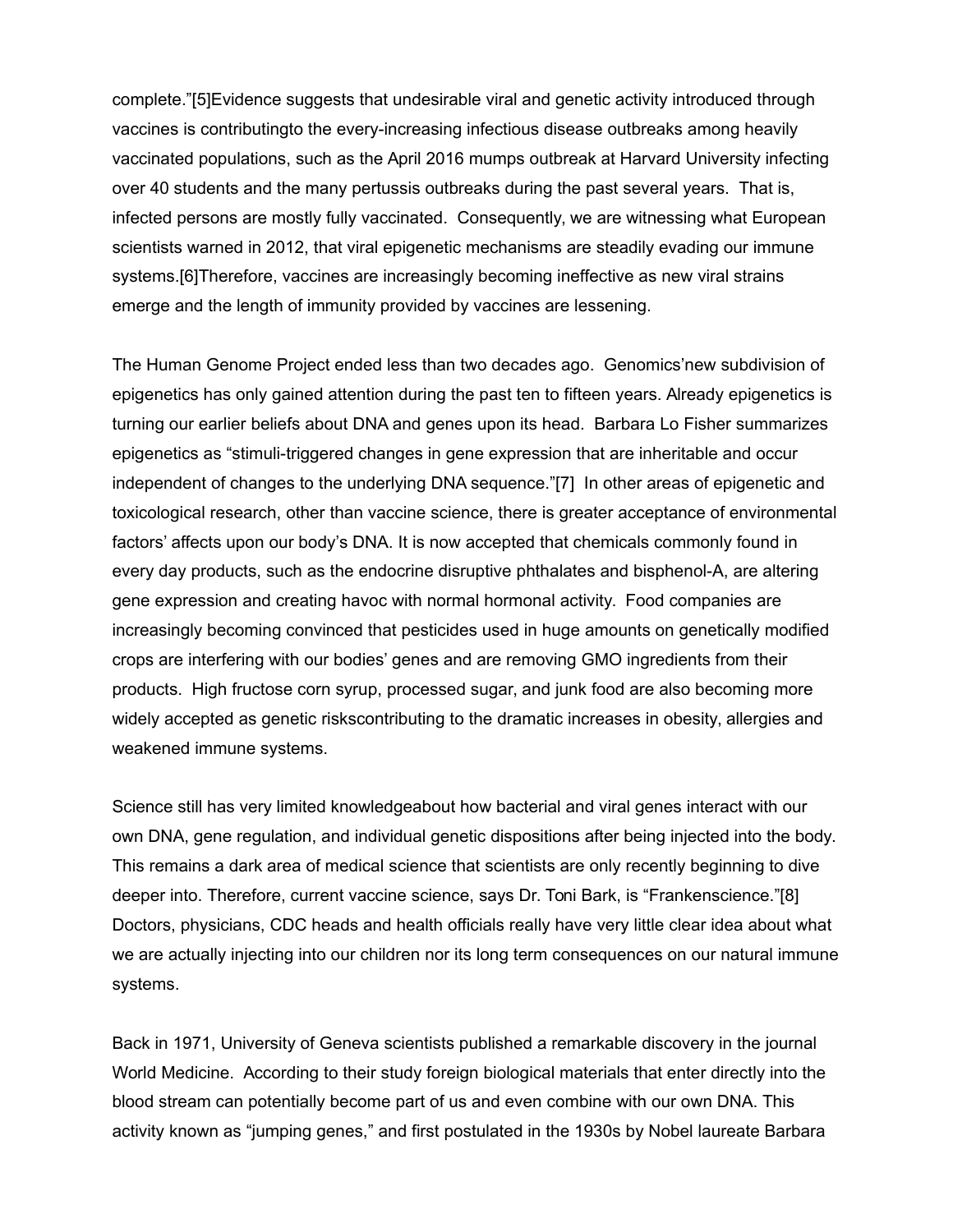McClintock, still largely remains a mystery.[9]These were some of the early precursory hypotheses and studies that would later become epigenetics.

Nevertheless, during the last dozen years biomedical and environmental research, which is unfailingly ignored and denied by the vaccine industry, is gradually mapping new terrains in our genetic understanding. Renowned British epigenetic researcher Dr. Mae-Wan Ho from the Institute of Science in Society has observed that "vaccines themselves can be dangerous, especially live, attenuated viral vaccines or the new recombinant nucleic acid vaccines; they have the potential to generate virulent viruses by recombination and the recombinant nucleic acids could cause autoimmune disease."[10] One day it will be conclusively shown that viral and bacterial vaccine components, as well as vaccines' toxic chemicals, are fundamentally altering the human genome, weakening natural immunity that gives rise to autoimmune diseases, and directly contributing to both short and long term onset of debilitating lifethreatening illnesses affecting millions of people throughout the world.

As we have noted, environmental medicine is diligently pursuing epigenetic investigations to better understand how exogenous chemicals and toxins affect the body's immune system and genetic disposition. Simultaneously epigenetics remains an anathema within the vaccine industry. This is because epigenetics is the vaccine industry's greatest threat and may well be the harbinger of vaccination's collapse in the future. For that reason we increasingly observe the pro-vaccine community aggressively associating vaccine-injury illnesses with parental gene inheritance. Seeming vaccine injuries, the CDCinformsus, are all due to inherited genes and are not stimulated by vaccine interference. More recently we are being told that genes associated with autism have always been present in the human genome.[11] Yet, no one referencesthe other body of research, such as a University of Montreal analysis, that has discoveredthe majority of these so-called autism genes are de novo.[12] De novo genesare genetic mutations that appear for the first time in a parent's germ cellor during the development of the fertilized egg itself. The most likely causal candidates accounting for de novo mutations are epigenetic. Consequently, a woman who is vaccinated during pregnancy will have her unborn child at a higher risk of de novo mutations due to the toxic stew of chemicals, additives and viruses she was injected with. In order to skirt the evidence supporting this scientifically plausible hypothesis, the CDC and its minions in the vaccine industrymust continue to rely upon an older, determinist, and regressive view of genetics that denies epigenetic activity. Fortunately this outdated genetic paradigm is rapidly being deconstructed and proven unsoundby other scientific disciplines.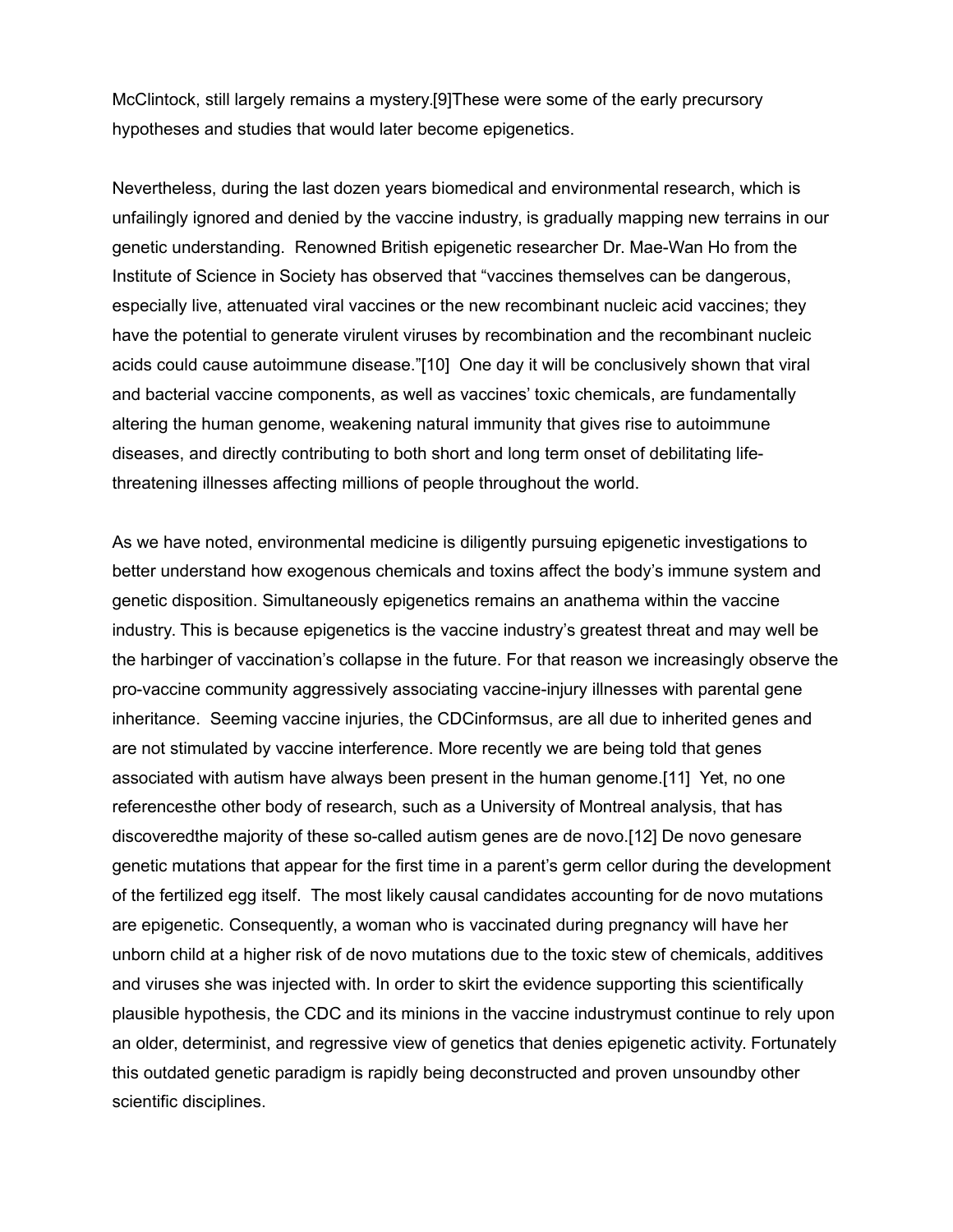Other examples are Ehlers-Danlos Syndrome or EDS (a connective tissue disorder) and OsteogenesisImperfecta (a disorder characterized by brittle bones). Both conditions are known inherited genetic disorders and associated with a series of identifiable gene mutations. And both illnesses are increasing at an alarming rate among young children and adolescents.

In 2014, Dr. Lloyd Phillips conducted independent research to determine why so many young adolescent and teenage girls were rapidly coming down with more serious expressions of EDS. His findings concluded that these otherwise healthy girls carried an EDS genetic marker which remained dormant until shortly after receiving the HPV vaccine or Gardasil. [13]

A similar discovery was made by Dr. Robert Kendall Endres in 2009 who noted in 1962 there were approximately 10,000 cases of brittle bone syndrome worldwide. By 1978 there were 836,000 cases and over 4 million in 2000. This increase parallels the rapid increase in the number of vaccinations recommended in the CDC's vaccine schedule and the WHO's global vaccination initiatives. Although both disorders are associated with certain inherited gene mutations, the plausibility ofvaccination as the triggering culprit responsible for their expression and activation cannot be ruled out. [14]

Any one of the many vaccines on the market today can cause enormous genetic and epigenetic disruption in any human being. Epidemiologists are puzzled about why some people according to plan for any given vaccine and why others don't. For example, only 10% of people receiving the MMR vaccine generate high levels of measles antibodies following vaccination while another 10% don't respond at all. Dr. Gregory Polland at Mayo's Vaccine Research Group realizes this is undoubtedly due to genetic mutations and an individuals' genetic code.[15] The one-size-fits-all vaccination policy now advocated by the CDC and its leading spokespersons such as Paul Offit therefore has no rational and sound basis in science.

Since 1996, the CDC's vaccine divisions and the World Health Organization (WHO) have known they have a very serious health problem with genetic contamination in every vaccine that relies upon animal cell culturing. This is a very dark side of the vaccine industry's manufacturing methodology. The fact that genetic contamination, much which remains unknown and unidentified, is being injected into infants as young as 24 hours after birth receives absolutely no attention and is ignored by those who espouse political correctness on their pro-vaccine posturing.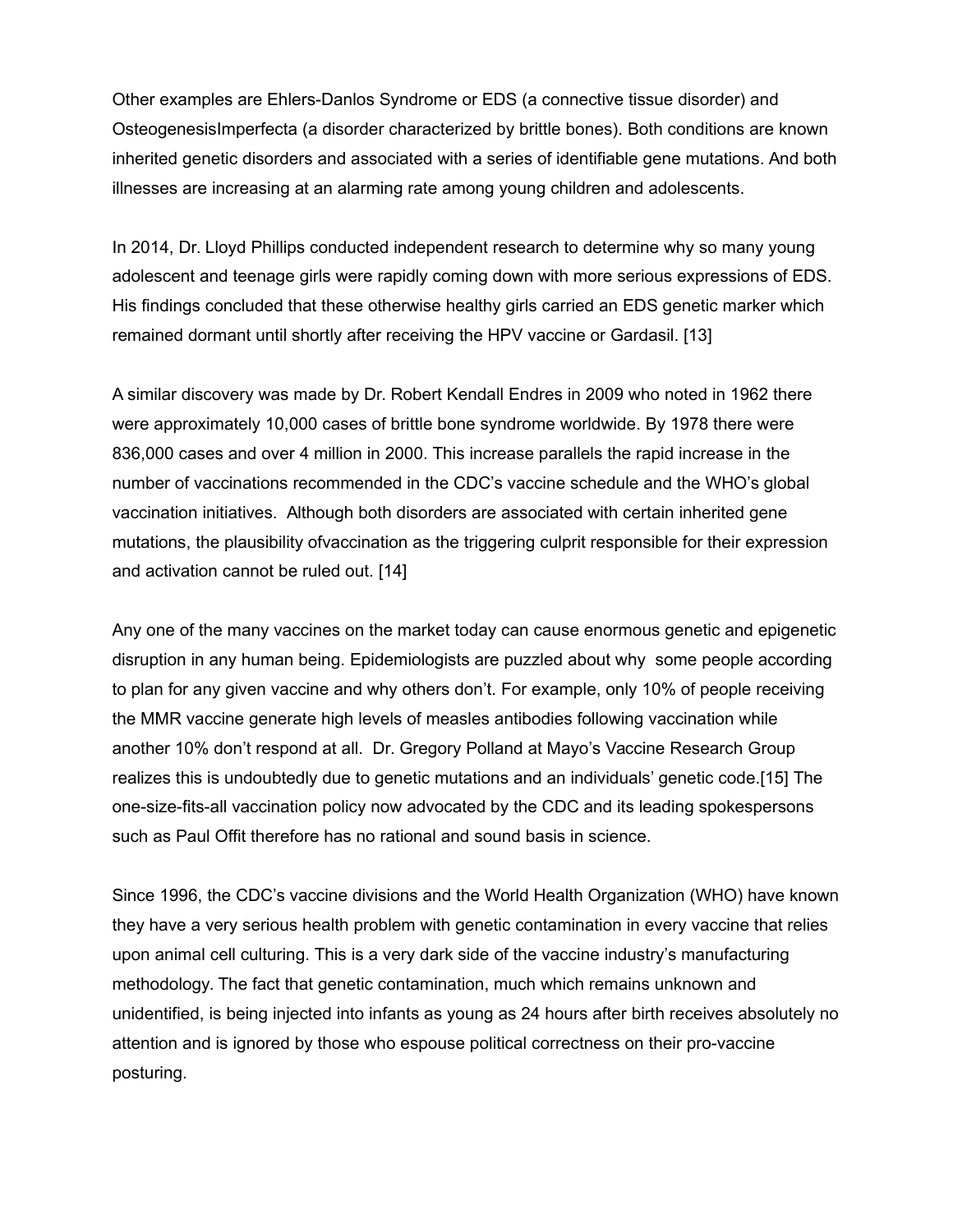In the past we have reported on the primitive methodology that vaccine makers still utilize to culture the viruses that go into vaccines.[16] In 1999, the FDA convened a non-public regulatory meeting to review the health hazards of undesirable viral DNA fragments and protein contamination in all vaccines relying on animal cell culturing. Concerns were particularly focused upon vaccines using fertilized chicken eggs: the influenza, MMR and yellow fever vaccines. Among the most worrisome contaminants were prions (tiny proteins responsible for incurable diseases in both humans and animals), viral oncogenes capable of causing cancer, viral variants that might cause AIDS, and multiple known and unknown viruses present in the viruses' culture medium. The executive scientists present acknowledged that recombination activity between viral codes and cells in the tissue culture is common and therefore the same can certainly occur in a child's body after vaccination.[17] Again, Barbara Lo Fisher warns that "because viruses are constantly mutating and recombining with each other and scientists do not understand how viruses and genes interact, it is clear that what is not known about the effects on human health of widespread use of live virus vaccines is far greater than what is known."[18]

Current vaccine technology makes it impossible to filter out all genetic contamination and DNA debris from vaccine preparations. Therefore the FDA has set weight limits on the amount of foreign genetic contamination permitted. Since vaccine manufacturers have been unable to meet these restrictions, the CDC has reduced the requirements to apply only to cancerous cell lines. Other DNA contamination allowances were increased one hundred fold.According to the FDA's industry guidelines on vaccine production, the removal of foreign DNA and protein contamination from vaccines employing human and animal cell lines is a "non-binding recommendation."[19]A recent example of a vaccine temporarily removed from the market by the FDA is Glaxo's rotavirus vaccine Rotarix. In 2010, an independent California laboratory identified a foreign pig virus, porcine circovirus 1 or PCV1, present in Rotarix. The CDC immediately reported that this contaminant posed no risks, although babies as young 2 months old were being vaccinated with this swine virus contaminant. The laboratory also found avian leukosis virus in the MMR vaccine and monkey retrovirus fragments in Paul Offit'sRotaTeq vaccine.[20]

There are approximately 100 million allowable segments of DNA contamination permitted in any single vaccine dose. Much of this unwanted genetic and foreign protein rubbish has never been fully identified and sequenced. And vaccine makers are not required to identify what all of this genetic debris consists of. If a child follows the CDC's recommended vaccination schedule from moments after birth until she or he reaches six years of age, 49 doses of 14 vaccines will have been administered. Isnt it therefore time to pause and review the huge amount of DNA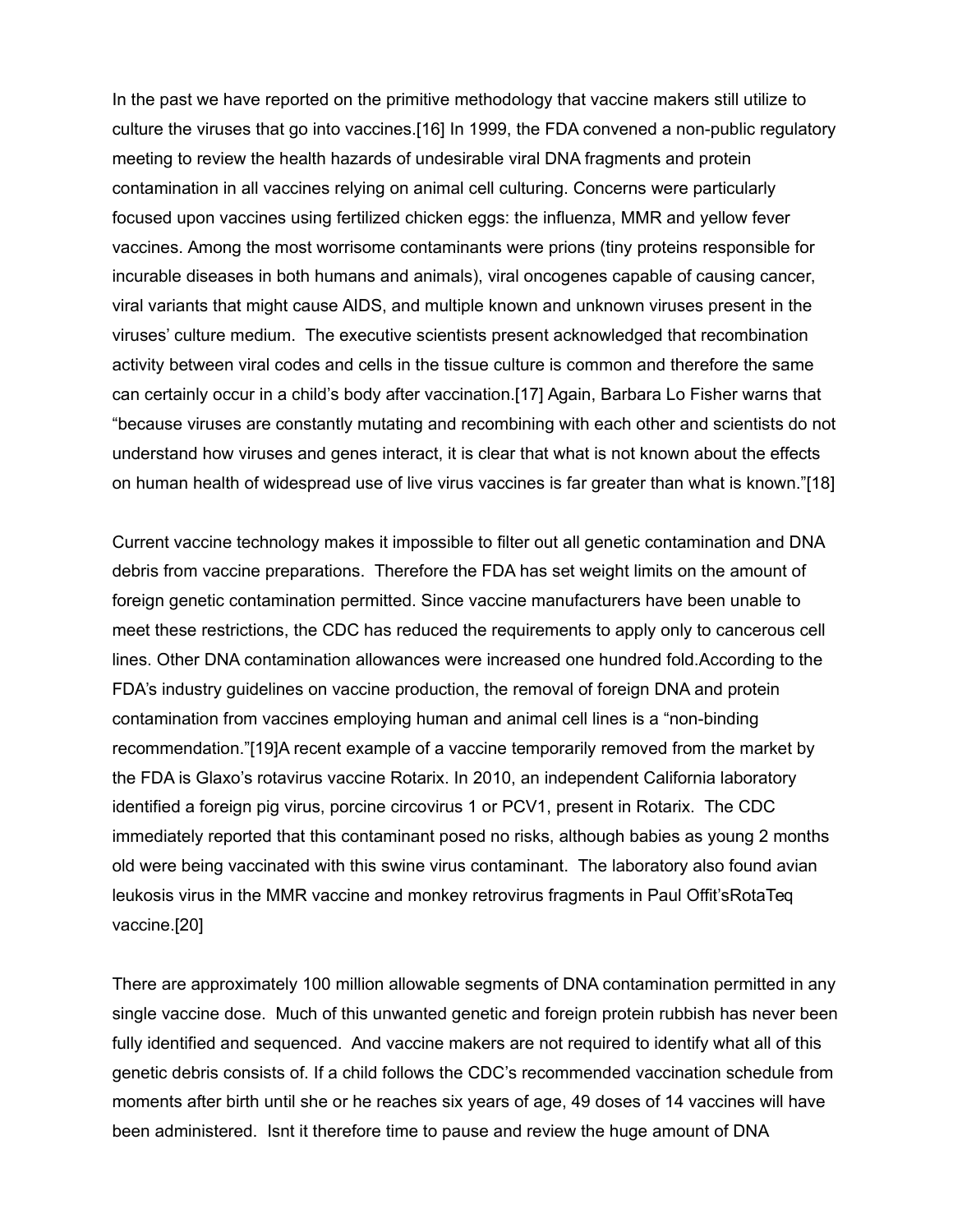contamination, known and unknown viral genetic fragments children are receiving directly into their bloodstreams and ask whether or not this may be contributing to the enormous rise in childhood autoimmune conditions, including common adult diseases now frequently appearing in children

Dr. Howard Urnovitz is an immunologist trained at the University of Michigan and a leading advocate for informing scientists about vaccine-associated genetic mutations. He is perhaps best known for his research into genetic alterations among veterans suffering from Gulf War Syndrome. Although GWS has been associated with a wide range of toxic exposures, including chemical weapons, organophosphates, depleted uranium, an experimental anthrax vaccine, pesticides and other causes, Urnovitz's discovery was singular. He identified genetic sequences in a particular chromosome well known as a "hot spot" for polymorphisms among many veterans. What was unusual was that the sequences were non-human and similar to the enteroviral segments from the oral polio vaccine administered to the veterans.[21] Although this research cannot conclude that veteran's GWS symptoms are directly related to the vaccine's polio virus, it confirms the deep concern over viral genes introduced via vaccination jumping and recombining with our body's DNA.

In light of the above discussions about gene jumping, recombination of pathogenic viral sequences merging with our bodies own DNA, undesirable mutations, and expression and activation of hereditary genetic predispositions leading to serious autoimmune complications and diseases, consider the following. Merck's Rotateq vaccine for the protection of infants from rotavirus is a genetically engineered vaccine that includes five combined human and cow strains of rotavirus, first developed by Paul Offit at the Children's Hospital of Pennsylvania. This viral concoction combines bovine rotavirus strains that causes diarrhea in cows with viral strains causing diarrhea in humans. This recombinant, engineered viral strain is then cultured on African Green Monkey kidney tissue. The seed stock that is later used to manufacture future lots of the vaccine also includes fetal bovine (cow) serum and porcine trypsin (an enzyme derived from a pig's pancreas).[22]Are we the only ones who share grave trepidations that an infant will receive a series of 3 rotavirus injections by the age of six months? And we are to believe that it is normal and safe for an infant to be unnaturally exposed to an artificial and abnormal pathogen in this manner?

The genetically engineered rotavirus vaccines, similar to many of the newer vaccines positioned to come on the market in the very near future,contain an attenuated live virus. These vaccines are already raising serious questions about their influential impact upon the vitality of the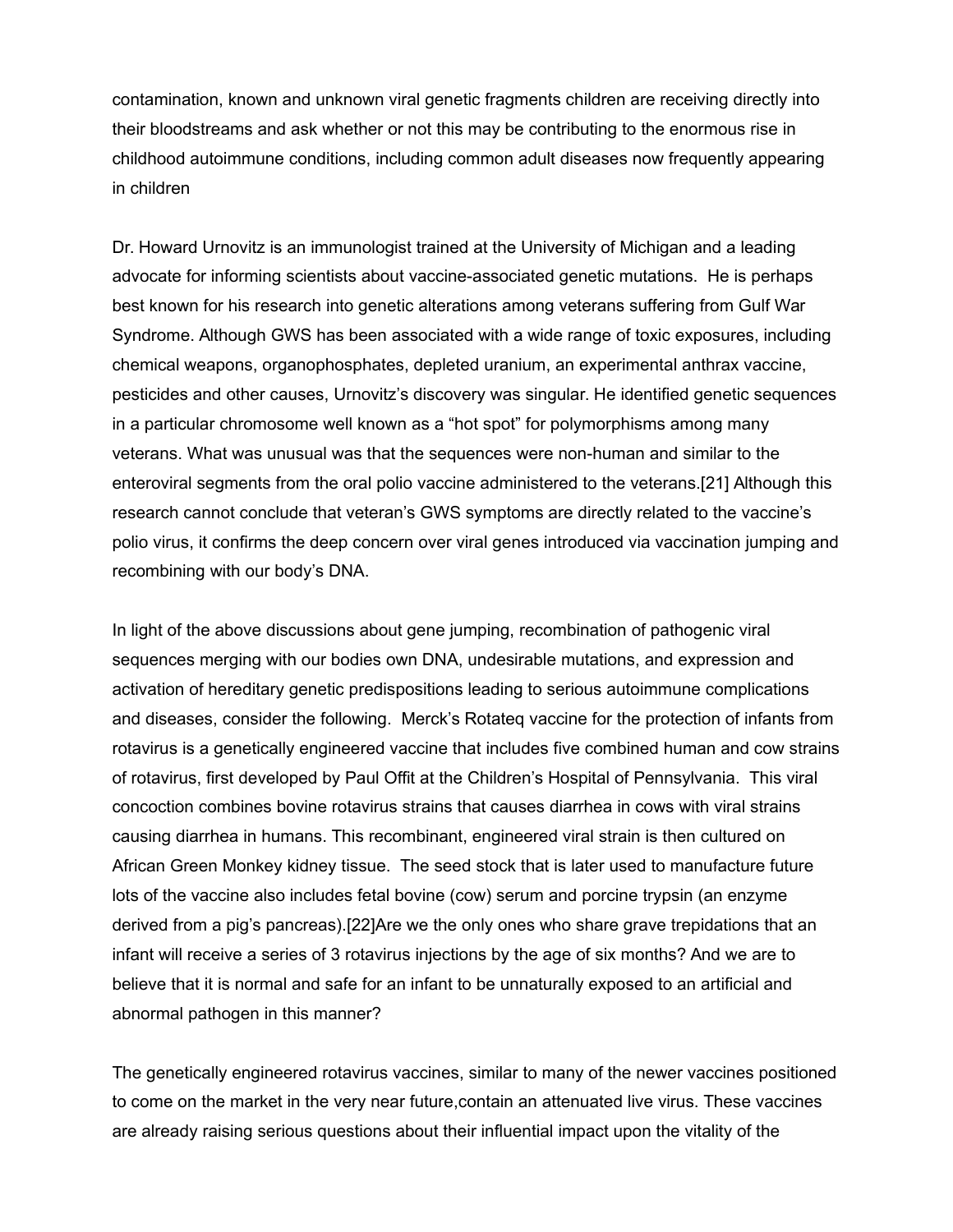immune system, our bodies' gut microbiome and the even environmental ecologies. In 2012, Norwegian scientists are the University of Tromso concluded that "genetically engineered or modified viruses (GMVs) are being increasingly used as live vaccine vectors and their applications may have environmental implications…. In all cases there may be circumstances that enable GMVs to jump species barriers directly, or following recombination with naturally occurring viruses."[23]

Finally, the CDC aggressively follows a one-size-fits-all policy in its efforts to keep the entire American population vaccinated. Today there are over two hundred new vaccines in the pipeline and eventually coming to market. As new spikes in diseases occur consistently with each new vaccine approved and entered in the CDC's recommended vaccination schedule, so also will other disease conditions increase as well as new disorders never observed before. Americans today are less healthy than previous generations. More and more people have compromised immune systems and are rapidly becoming immunodeficient. Surprisingly no federal agency or official institution tries to track the total number of Americans with serious compromised immune systems other than recipient of organ transplants, cancer or positive HIV diagnoses. The American Autoimmune Related Diseases Associations estimates that 50 million people have any one of 100 and perhaps over 140 different life-threatening autoimmune diseases. The American Cancer Society reports 1.6 new cancer cases annually and rising. Federal health officials downplay the severity of this epidemic by only counting 24 autoimmune diseases.[24]

In addition, poverty is on the rise and conservative estimates record 22% of all children living below the poverty level. Forty eight million Americans live in insecure food households and are clinically malnourished. This too is contributing to the increase in weakened immune systems and diseases. Other health disorders such as chronic lack of sleep, stress, and anxiety are now be associated with weakened immunity and candidates for immunosuppressive disorders. All told, anywhere between 30-50 percent of Americans have weakened immune systems that make them far more susceptible to adverse complications due to vaccines. And live attenuated virus vaccines, which include measles, mumps, rubella, influenza, rotavirus, chickenpox, smallpox, and the live polio vaccine in foreign countries have been shown repeatedly to weaken natural immunity and make the recipient more predisposed to other viral infections.

It is essential that we accept that the science and technology to support vaccine safety remains in its infancy. For those vaccine developers who are looking at vaccination's epigenetic effects on the human genome, our bodies' microbiome, and the immune system new and unexpected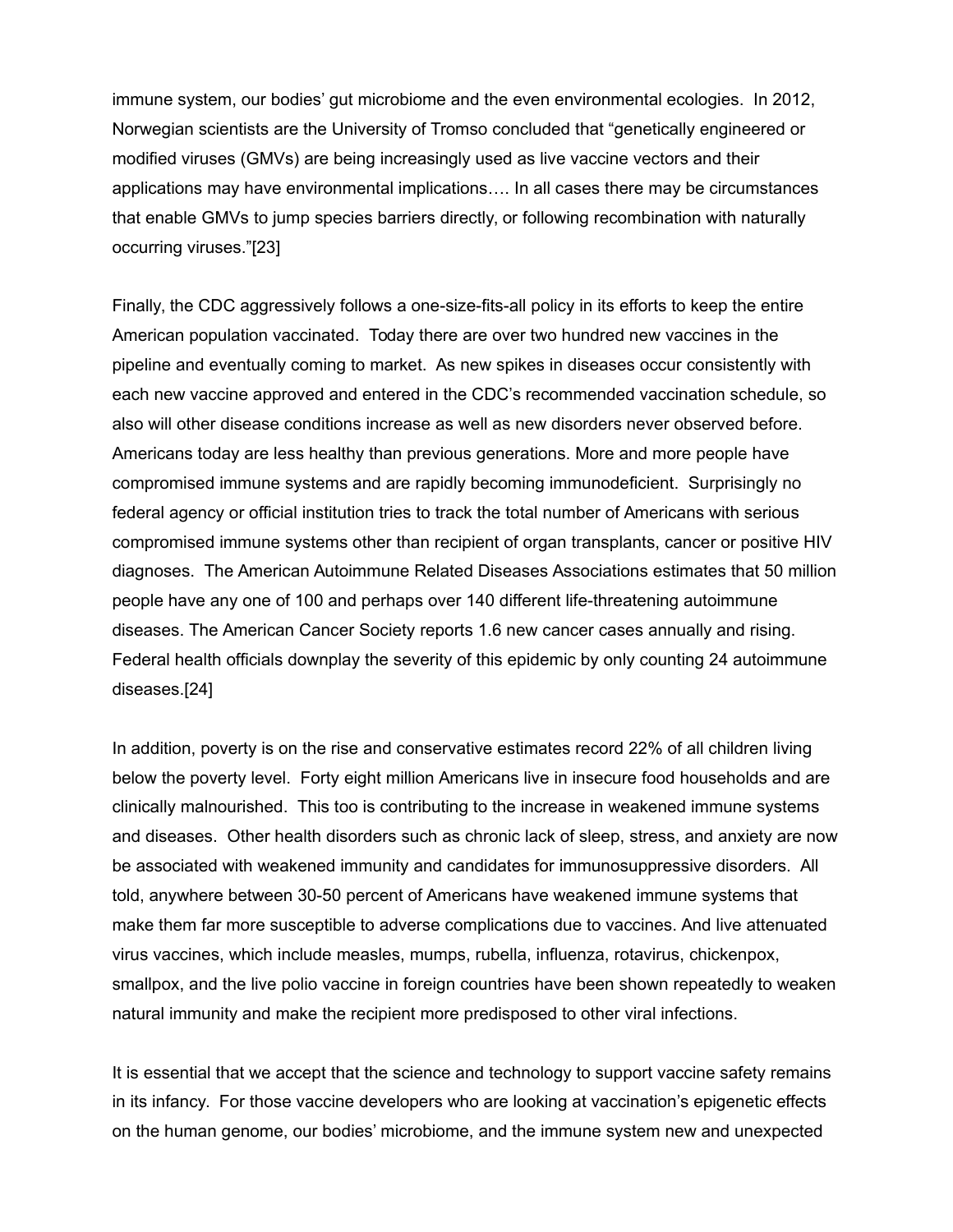concerns over safety are coming to light. Moreover, no one is a greater expert on a child's reaction to a vaccine than a parent. But most parents don't have the scientific background to advocate for vaccine-induced injuries. Nor do the physicians, pediatricians, nurses and pharmacists who oversee vaccination have the time and specialized medical training to fully understand each and every vaccine's immunological and genetic complexities. Consequently, the official doctrine of vaccine safety is completely based upon blind belief and faith. Yet medical interventions imposed and mandated on the public should be based solely on scientific proof of safety, and the pro-vaccine industry and federal authorities have never convincingly made their case based on gold standard scientific principles. Until the vaccine industry does so, no child's or adult's life should ever be put at unnecessary risk.

## NOTES

[1] Habakus L and Holland M, Vaccine Epidemic. Skyhorse Press, New York 2012

[2] Bruesewitz et al vs Wyeth LLC. http://www.supremecourt.gov/opinions/10pdf/09-152.pdf

[3] Shoenfeld Y, Agmon-Levin N. Vaccines and Autoimmunity. San Francisco: Wiley, 2015

[4] "France: Aluminum Adjuvants and HPV Vaccines Up for Debate." [http://sanevax.org/france](http://sanevax.org/france-aluminum-adjuvants-hpv-vaccines-debate/)[aluminum-adjuvants-hpv-vaccines-debate/](http://sanevax.org/france-aluminum-adjuvants-hpv-vaccines-debate/)

[5]

http://www.academia.edu/3661430/Epigenetic\_modulation\_of\_host\_new\_insights\_into\_immune \_evasion\_by\_viruses

[6] Fisher, BL. "Emerging Risks of Live Virus and Virus Vectored Vaccines," National Vaccination Information Center, 2014

[7] Fisher BL. Ibid.

[8] Null, G. Silent Epidemic: The Untold Story of Vaccines (documentary film), 2013

[9] https://vactruth.com/2012/03/13/vaccines-human-animal-dna/

[10] Ho M-W. "The vaccines are far more deadly than the swine flu," Institute of Science in Society, July 27, 2009

[11] https://www.sciencedaily.com/releases/2016/03/160321123650.htm

[12] https://research.chusj.org/en/Communications/Nouvelles/2010/Autisme-et-schizophrenie-Des-chercheurs-evaluent-l

[13] http://www.gardasilsyndrome.com

[14] http://vaccineimpact.com/2015/are-vaccines-altering-our-genes-causing-brittle-bones-ininfants/

[15] https://www.sciencedaily.com/releases/2011/09/110922134546.htm